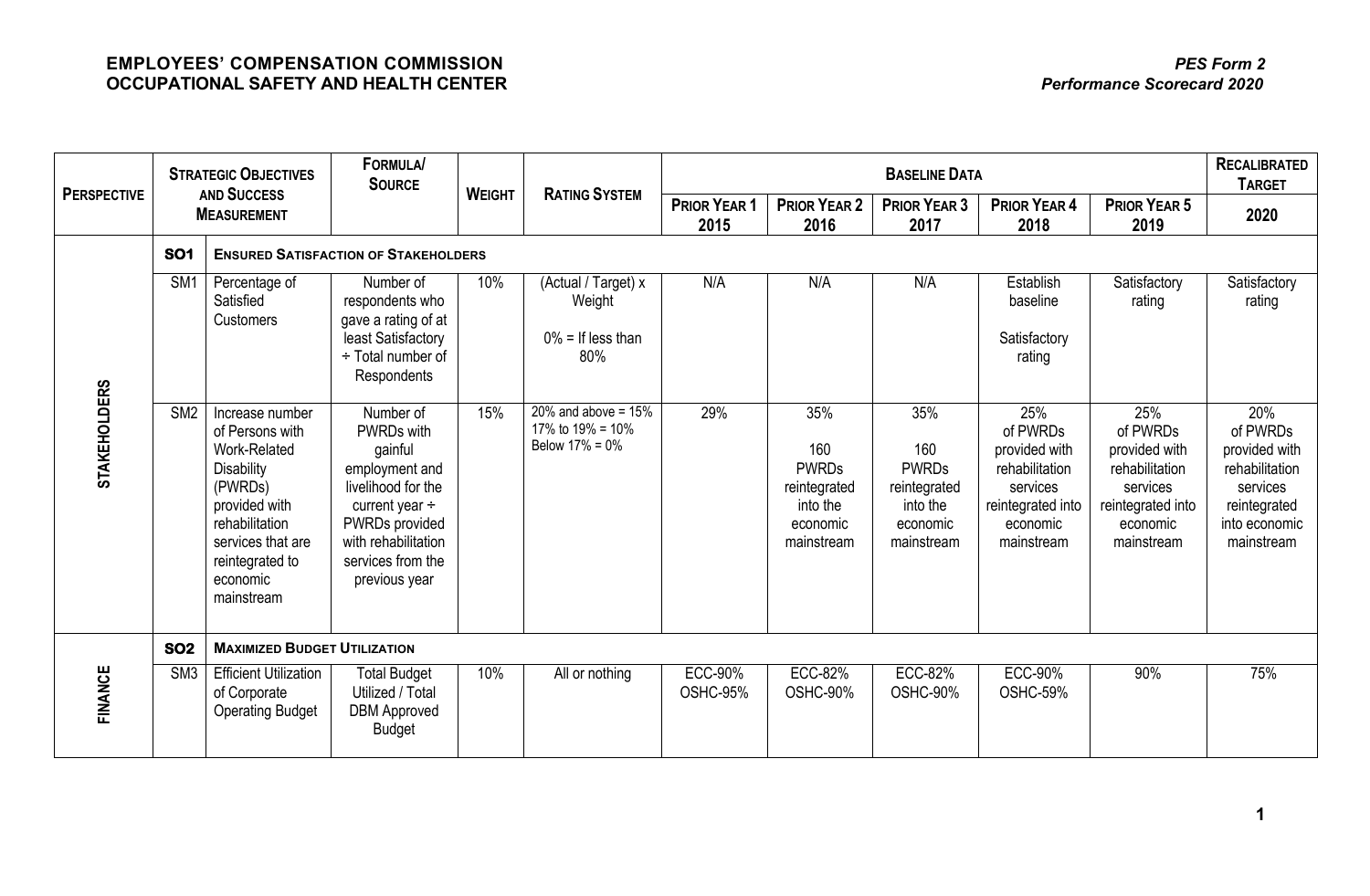| <b>PERSPECTIVE</b> | <b>STRATEGIC OBJECTIVES</b><br><b>AND SUCCESS</b><br><b>MEASUREMENT</b> |                                                                                                                                   | <b>FORMULA/</b><br><b>SOURCE</b>                                                                                                     |               |                                                                   |                      | <b>RECALIBRATED</b><br><b>TARGET</b> |                                                                    |                                                                                        |                                                                                        |                                                                                        |  |
|--------------------|-------------------------------------------------------------------------|-----------------------------------------------------------------------------------------------------------------------------------|--------------------------------------------------------------------------------------------------------------------------------------|---------------|-------------------------------------------------------------------|----------------------|--------------------------------------|--------------------------------------------------------------------|----------------------------------------------------------------------------------------|----------------------------------------------------------------------------------------|----------------------------------------------------------------------------------------|--|
|                    |                                                                         |                                                                                                                                   |                                                                                                                                      | <b>WEIGHT</b> | <b>RATING SYSTEM</b>                                              | PRIOR YEAR 1<br>2015 | <b>PRIOR YEAR 2</b><br>2016          | <b>PRIOR YEAR 3</b><br>2017                                        | <b>PRIOR YEAR 4</b><br>2018                                                            | <b>PRIOR YEAR 5</b><br>2019                                                            | 2020                                                                                   |  |
|                    | <b>SO3</b>                                                              | <b>ENHANCED EC BENEFITS THROUGH POLICY ISSUANCES</b>                                                                              |                                                                                                                                      |               |                                                                   |                      |                                      |                                                                    |                                                                                        |                                                                                        |                                                                                        |  |
|                    | SM4                                                                     | Increase number<br>of approved EC<br>Policy Issuances<br>to enhance<br>benefits and<br>improve services                           | Total number of<br><b>EC Policy</b><br>Issuances geared<br>towards the<br>enhancement of<br>benefits and<br>services                 | 10%           | $(Actual \div Target)$<br>x Weight                                | 11                   | 5                                    | 5                                                                  | 6                                                                                      | 5                                                                                      | 6                                                                                      |  |
|                    | <b>SO4</b>                                                              | <b>PROMPT AND FAIR RESOLUTION OF CASES</b>                                                                                        |                                                                                                                                      |               |                                                                   |                      |                                      |                                                                    |                                                                                        |                                                                                        |                                                                                        |  |
| INTERNAL PROCESS   | SM <sub>5</sub>                                                         | Efficient<br>Disposition of<br><b>Appealed Cases</b><br>within the Process<br>Cycle Time (PCT)                                    | Number of cases<br>acted upon within<br>PCT from receipt<br>of complete<br>$documents +$<br>Number of cases<br>as of 30<br>November  | 15%           | $(Actual \div Target)$<br>x Weight<br>$0\%$ = If less than<br>80% | 79.57%<br>74/93      | 100%<br>131/131                      | 100%<br>Appealed<br>cases<br>disposed<br>within 20<br>working days | 100%<br>Appealed cases<br>disposed within<br>20 working days                           | 100%<br>Appealed cases<br>disposed within<br>20 working days                           | 80%<br>Appealed cases<br>disposed within<br>20 working<br>days                         |  |
|                    | <b>SO5</b>                                                              | <b>INCREASED AVAILMENT OF REHABILITATION SERVICES FOR PWRDS</b>                                                                   |                                                                                                                                      |               |                                                                   |                      |                                      |                                                                    |                                                                                        |                                                                                        |                                                                                        |  |
|                    | SM6                                                                     | <b>PWRDs facilitated</b><br>with rehabilitation<br>services (PT/OT,<br>prosthesis and<br>skills &<br>entrepreneurial<br>training) | Number of<br>PWRDs with valid<br>requests provided<br>with rehabilitation<br>÷Total Number of<br>PWRDs with<br>complete<br>documents | 10%           | All or nothing                                                    | 130%<br>539/415      | 129%<br>590/456                      | 102%<br>608/598                                                    | 100%<br>of PWRDs with<br>valid requests<br>provided with<br>rehabilitation<br>services | 100%<br>of PWRDs with<br>valid requests<br>provided with<br>rehabilitation<br>services | 100%<br>of PWRDs with<br>valid requests<br>provided with<br>rehabilitation<br>services |  |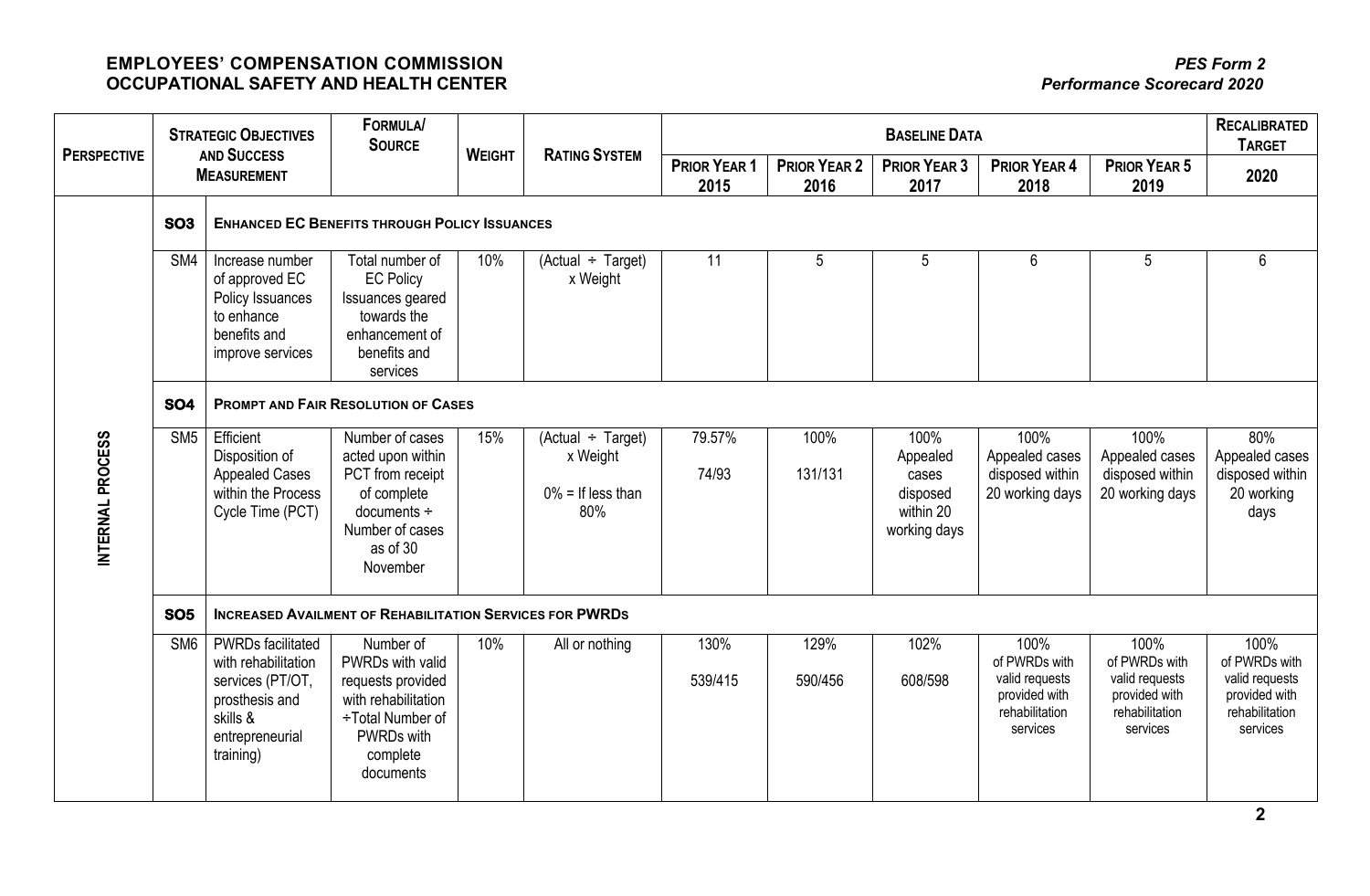|                            | <b>STRATEGIC OBJECTIVES</b><br><b>AND SUCCESS</b><br><b>MEASUREMENT</b> |                                                                                                                                                            | <b>FORMULA/</b><br><b>SOURCE</b>                                                                                                               |               |                                                                |                             | <b>RECALIBRATED</b><br><b>TARGET</b> |                                                                            |                                                                            |                                                                         |                                                                            |  |
|----------------------------|-------------------------------------------------------------------------|------------------------------------------------------------------------------------------------------------------------------------------------------------|------------------------------------------------------------------------------------------------------------------------------------------------|---------------|----------------------------------------------------------------|-----------------------------|--------------------------------------|----------------------------------------------------------------------------|----------------------------------------------------------------------------|-------------------------------------------------------------------------|----------------------------------------------------------------------------|--|
| <b>PERSPECTIVE</b>         |                                                                         |                                                                                                                                                            |                                                                                                                                                | <b>WEIGHT</b> | <b>RATING SYSTEM</b>                                           | <b>PRIOR YEAR 1</b><br>2015 | <b>PRIOR YEAR 2</b><br>2016          | <b>PRIOR YEAR 3</b><br>2017                                                | <b>PRIOR YEAR 4</b><br>2018                                                | <b>PRIOR YEAR 5</b><br>2019                                             | 2020                                                                       |  |
|                            | <b>SO6</b>                                                              | <b>IMPROVED AWARENESS AND CAPACITY IN PRIORITY AREAS</b>                                                                                                   |                                                                                                                                                |               |                                                                |                             |                                      |                                                                            |                                                                            |                                                                         |                                                                            |  |
|                            | SM7                                                                     | Increase the<br>number of new<br>batches for the<br>Mandatory<br>Occupational<br>Safety and health<br>(OSHC) Trainings<br>for Safety Officers<br>conducted | Actual number of<br>batches provided<br>for Safety Officers<br>in compliance with<br>RA11058                                                   | 10%           | All or Nothing                                                 | 71                          | 57                                   | 130 new<br>batches of<br><b>OSH Trainings</b>                              | 130 new<br>batches of OSH<br>Trainings                                     | 145 new batches<br>of OSH trainings                                     | 76 new batches<br>of OSH<br>trainings                                      |  |
|                            | <b>SO7</b>                                                              | <b>EFFICIENT DELIVERY OF TECHNICAL SERVICES</b>                                                                                                            |                                                                                                                                                |               |                                                                |                             |                                      |                                                                            |                                                                            |                                                                         |                                                                            |  |
|                            | SM8                                                                     | Percentage of<br>technical services<br>completed within<br>the process cycle<br>time (PCT)                                                                 | Number of<br><b>Technical Services</b><br>completed within<br>$PCT \div Total$<br>number of<br><b>Technical Services</b><br>with valid request | 10%           | $(Actual + Target)$<br>x Weight<br>$0\%$ = if less than<br>95% | 97.97%                      | 95%                                  | 100%<br>of technical<br>services<br>processed<br>within 30<br>working days | 100%<br>of technical<br>services<br>processed<br>within 30<br>working days | 100%<br>of technical<br>services<br>processed within<br>20 working days | 100%<br>of technical<br>services<br>processed<br>within 20<br>working days |  |
|                            | SO <sub>8</sub>                                                         | <b>MAINTENANCE AND IMPLEMENTATION OF A QUALITY MANAGEMENT SYSTEM</b>                                                                                       |                                                                                                                                                |               |                                                                |                             |                                      |                                                                            |                                                                            |                                                                         |                                                                            |  |
| <b>LEARNING AND GROWTH</b> | SM9                                                                     | <b>Improve Quality</b><br>Management<br>System                                                                                                             | Actual<br>Accomplishment                                                                                                                       | 5%            | All or nothing                                                 | ISO 9001:2008<br>Certified  | ISO 9001:2015<br>Certified           | <b>ISO</b><br>certification of<br>all processes<br>under<br>9001:2015      | Pass<br>surveillance<br>audit on ISO<br>certification<br>9001:2015         | Pass<br>surveillance<br>audit on ISO<br>certification<br>9001:2015      | Pass<br>surveillance<br>audit on ISO<br>certification<br>9001:2015         |  |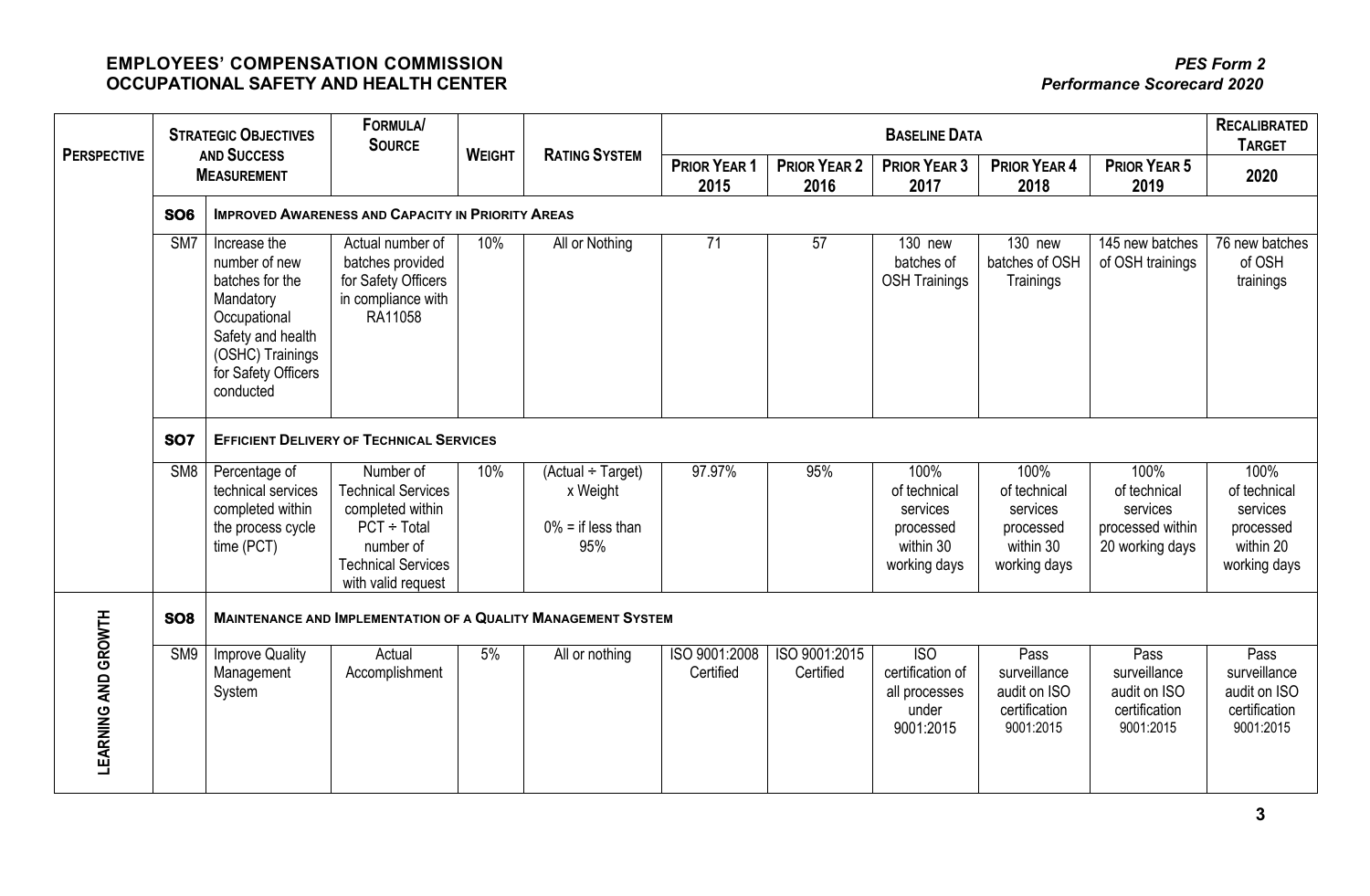| <b>PERSPECTIVE</b> | <b>STRATEGIC OBJECTIVES</b><br><b>AND SUCCESS</b><br><b>MEASUREMENT</b> |                                                                    | <b>FORMULA/</b><br><b>SOURCE</b>                                                                                                                                       | <b>WEIGHT</b> | <b>RATING SYSTEM</b> | <b>BASELINE DATA</b> |                                                       |                                                            |                                                                                                          |                                                                                                               | <b>RECALIBRATED</b><br><b>TARGET</b>                                                                               |
|--------------------|-------------------------------------------------------------------------|--------------------------------------------------------------------|------------------------------------------------------------------------------------------------------------------------------------------------------------------------|---------------|----------------------|----------------------|-------------------------------------------------------|------------------------------------------------------------|----------------------------------------------------------------------------------------------------------|---------------------------------------------------------------------------------------------------------------|--------------------------------------------------------------------------------------------------------------------|
|                    |                                                                         |                                                                    |                                                                                                                                                                        |               |                      | PRIOR YEAR 1<br>2015 | <b>PRIOR YEAR 2</b><br>2016                           | <b>PRIOR YEAR 3</b><br>2017                                | <b>PRIOR YEAR 4</b><br>2018                                                                              | <b>PRIOR YEAR 5</b><br>2019                                                                                   | 2020                                                                                                               |
|                    | SO <sub>9</sub>                                                         |                                                                    | <b>DEVELOPMENT OF HUMAN RESOURCES CAPABILITIES</b>                                                                                                                     |               |                      |                      |                                                       |                                                            |                                                                                                          |                                                                                                               |                                                                                                                    |
|                    | <b>SM</b><br>10                                                         | Percentage of<br>Employees with<br>Required<br>Competencies<br>Met | Number of<br>employees<br>meeting the<br>required level of<br>technical<br>competency/ Total<br>number of<br>employees with<br>technical<br>competency<br>requirements | 5%            | All or nothing       | N/A                  | Competency/<br>Model<br><b>Framework</b><br>developed | Establish<br>Competency<br>Baseline of the<br>Organization | 80%<br>Attainment of<br>the<br>organizational<br>and core<br>competency<br>gaps of ECC<br>and OSHC staff | 100%<br>Attainment of the<br>organizational<br>and core<br>competency<br>gaps of ECC and<br><b>OSHC</b> staff | 20%<br>Improvement<br>on the<br>competency of<br>the<br>Organization<br>based on the<br>2019 yearend<br>assessment |
|                    |                                                                         | <b>TOTAL</b>                                                       |                                                                                                                                                                        | 100%          |                      |                      |                                                       |                                                            |                                                                                                          |                                                                                                               |                                                                                                                    |